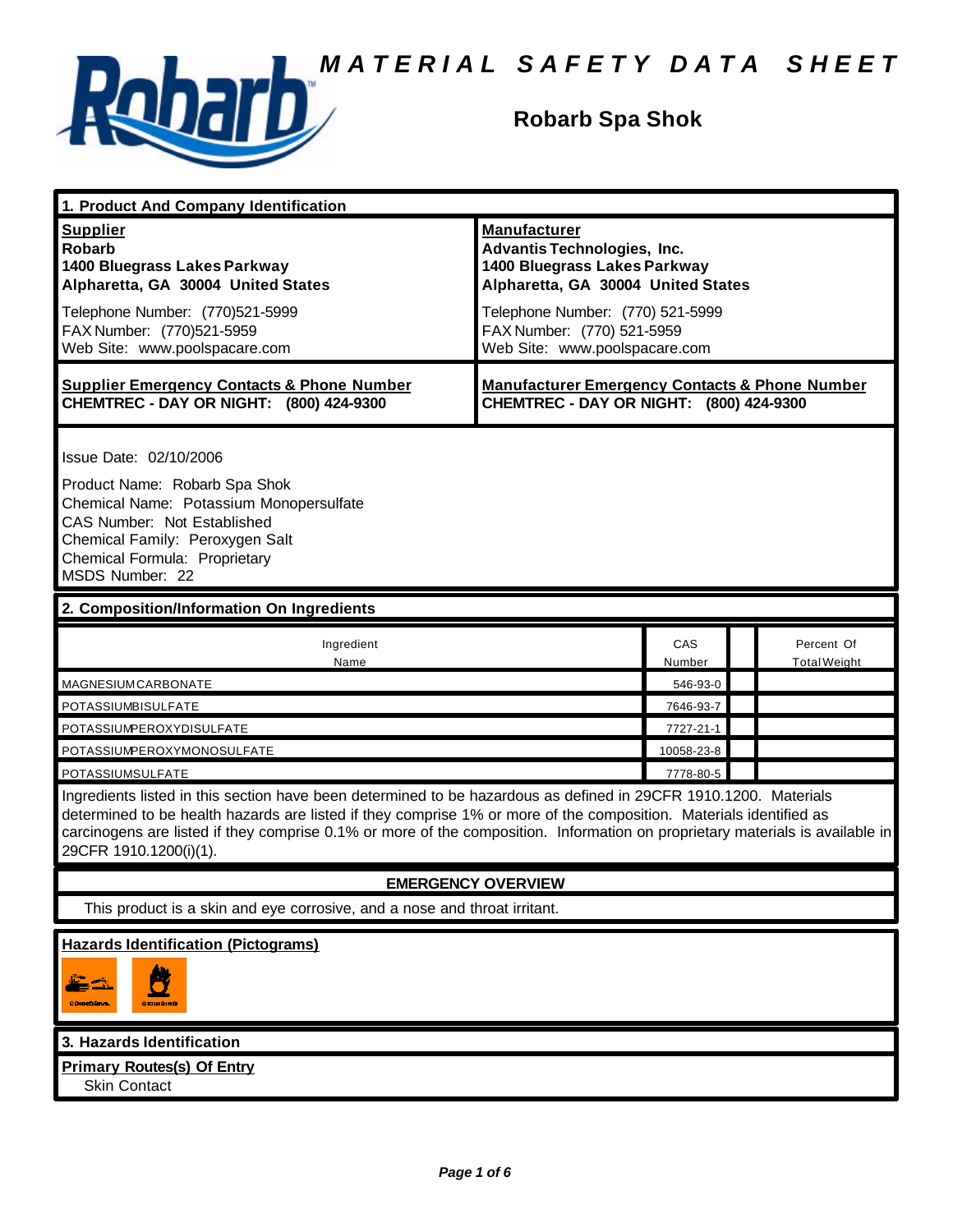# **Robarb Spa Shok**

# **3. Hazards Identification - Continued**

### **Eye Hazards**

Corrosive to eyes. Eye contact may cause corrosion or ulceration. Severe eye damage may result if not immediately treated.

#### **Skin Hazards**

Corrosive to skin. Skin contact with aqueous solutions or the dry powder upon contact with moisture or perspiration may cause skin burns or ulceration; temporary body hair loss may occur in contacted areas. Skin contact with the product may cause allergic skin reactions in sensitive individuals.

#### **Ingestion Hazards**

May cause irritation of the throat. Ingestion may cause inflammation and damage to the lining of the stomach, resulting in bleeding. Ingestion may cause gastritis possibly progressing to necrosis or hemorrhage.

## **Inhalation Hazards**

Inhalation may cause nose bleeds and irritation of the upper respiratory passages with coughing and discomfort.

## **Signs And Symptoms**

Irritant to eyes and skin due to oxidizing properties

# **First Aid (Pictograms)**



## **4. First Aid Measures**

#### **Eye**

In case of contact, hold eyelids apart and immediately flush eyes with plenty of water for at least 15 minutes. Call a physician or a poison control center immediately.

#### **Skin**

Wash affected areas with soap and water. Call a physician. Wash clothing before reuse.

#### **Ingestion**

DO NOT INDUCE VOMITING. Drink large amounts of water. Call a physician or a poison control center immediately.

#### **Inhalation**

If inhaled, remove to fresh air. If not breathing, give artificial respiration. If breathing is difficult, give oxygen. Consult Physician

### **Fire Fighting (Pictograms)**



# **5. Fire Fighting Measures**

Flash Point: N/A °F

# **Fire And Explosion Hazards**

Improper storage of large masses of this product can trap heat and lead to ignition of combustibles. Grinding or intensive mixing may cause decomposition with liberation of heat and oxygen; ignition of oxidizable material if present may occur.

#### **Extinguishing Media**

In case of fire, soak (flood) with water.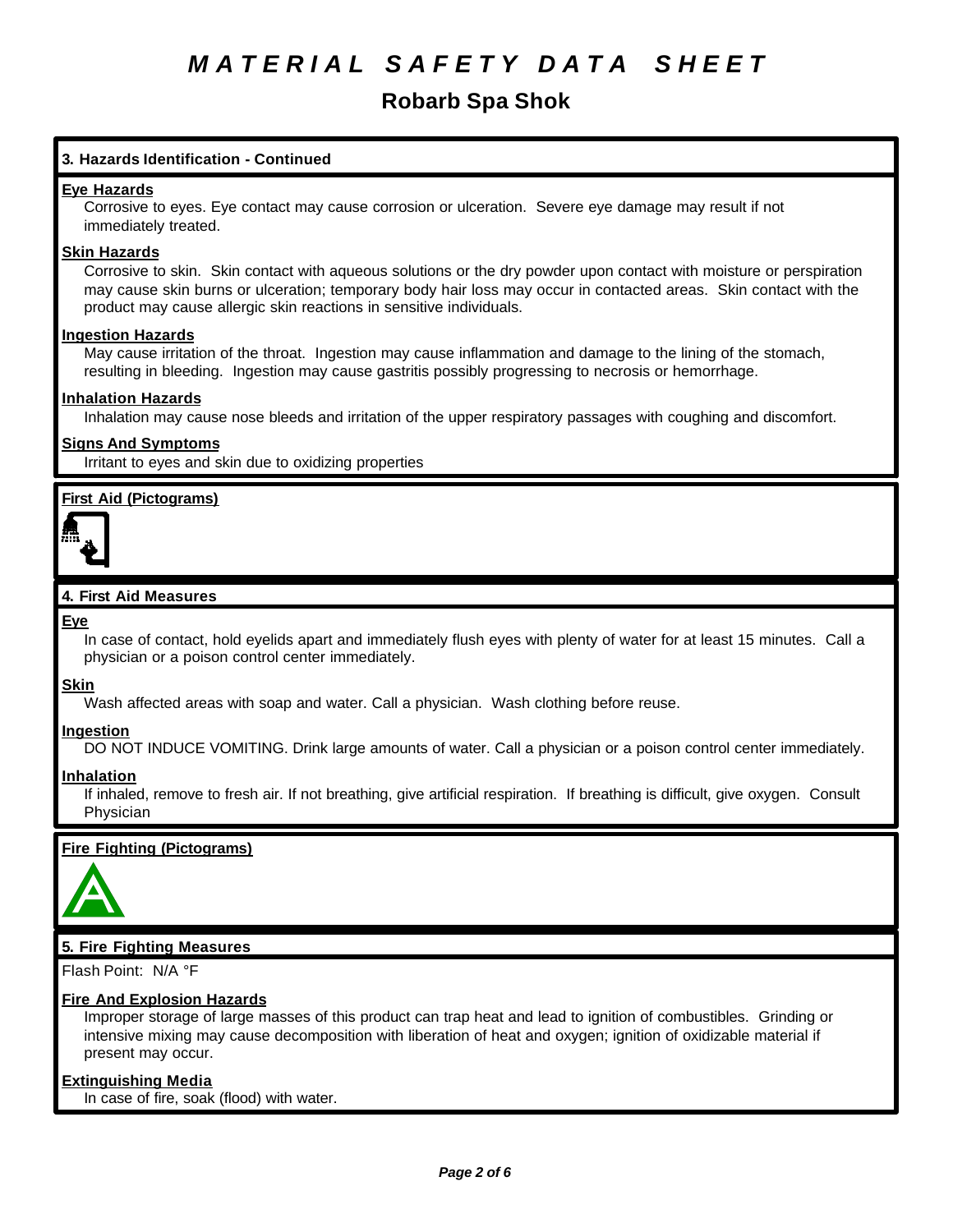# **Robarb Spa Shok**

# **5. Fire Fighting Measures - Continued**

#### **Fire Fighting Instructions**

Will release oxygen when heated, intensifying a fire. Firefighters should wear self-contained breathing apparatus and full protective gear.

GRINDING OR INTENSIVE MIXING MAY GENERATE SUFFICIENT HEAT TO FUSE PRODUCT AND CAUSE IGNITION OF OXIDIZABLE MATERIAL PRESENT.

#### **6. Accidental Release Measures**

Clean up spill immediately. Flush spill area with water in compliance with State and Federal Regulations.

# **Handling & Storage (Pictograms)**



# **7. Handling And Storage**

## **Handling And Storage Precautions**

**Keep out of reach of children**. Store material in a cool and dry place.

#### **Handling Precautions**

Avoid breathing dust or vapor. Avoid contact with skin and clothing. Avoid contact with eyes. Wash thoroughly after handling. Wash clothing after use.

## **Storage Precautions**

Store in a cool dry place. Keep away from heat, sparks, flame, and other sources of ignition (i.e., pilot lights, electric motors and static electricity).

#### **Work/Hygienic Practices**

Use safe chemical handling procedures suitable for the hazards presended by this material.

# **Protective Clothing (Pictograms)**



# **8. Exposure Controls/Personal Protection**

## **Engineering Controls**

Local exhaust acceptable. Special exhaust not required

#### **Eye/Face Protection**

Safety glasses with side shields or goggles recommended.

#### **Skin Protection**

Chemical-resistant gloves.

#### **Respiratory Protection**

The level of respiratory protection needed should be based on the required protection factor after evaluating chemical exposures using appropriate industrial hygiene monitoring and/or OSHA guidance.

### **9. Physical And Chemical Properties**

# **Appearance**

White granules or powder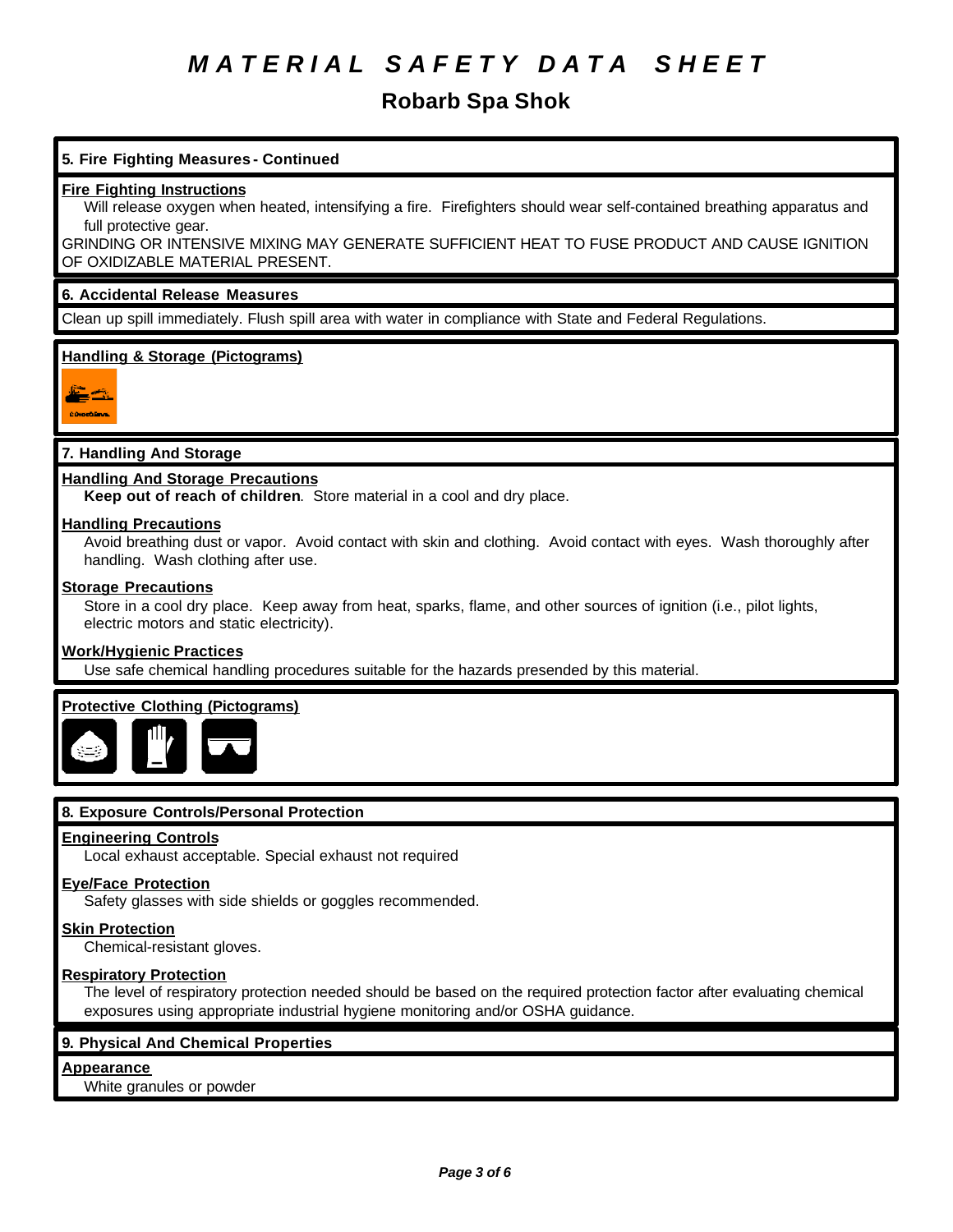# **Robarb Spa Shok**

## **9. Physical And Chemical Properties - Continued**

# **Odor**

None

Chemical Type: Mixture Physical State: Solid Melting Point: DECOMPOSES °F Boiling Point: DECOMPOSES °F Specific Gravity: 1.2 Molecular Weight: PROPRIETARY Percent Volitales: NIL Vapor Pressure: NIL Vapor Density: NOT VOLATILE Solubility: >25% AT 20C (68F) Evaporation Rate: NOT VOLATILE Corrosive, Oxidizer

## **10. Stability And Reactivity**

Stability: Stable Hazardous Polymerization: Will not occur

# **Conditions To Avoid (Stability)**

The mixture of this product with compounds containing halides or active halogens (bromine, chlorine, iodine) can cause the release of the respective halogen gas, if moisture is present. Avoid these gases (bromine and chlorine) because they are very irritating to eyes and lungs even at low concentrations. Never mix concentrated product with dry or concentrated bromine containing chemicals, such as bromates, bromides, or any concentrated bromine pool chemicals. Mixing this prodcut with dry or concentrated chlorine containing chemicals, such as hypochlorites, sodium dichloroisocyanurate, sodium triisocyanurate or with sodium chloride, may cause the release of chlorine gas.

Mixing with cyanides can cause release of hydrogen cyanide gas. Mixing with heavy metal salts such as those of cobalt, nickel, copper, or manganese can cause decomposition with release of oxygen and heat.

#### **Incompatible Materials**

Alkalis, Heavy Metals cause evolution of Oxygen gas. Halogens and cyanides can cause release of gases of these compounds.

# **Hazardous Decomposition Products**

**Oxygen** 

# **11. Toxicological Information**

# **Acute Studies**

This product is a severe skin and eye irritant, but is not a skin sensitizer in animals.

# **Skin Effects**

Skin absorption LD50: >11,000 mg/kg in rabbits

# **Acute Oral Effects**

Oral LD50: 200 - 2000 mg/kg in rats

# **Acute Inhalation Effects**

Inhalation 4 hour LC50: >5 mg/L in rats

# **12. Ecological Information**

No Data Available...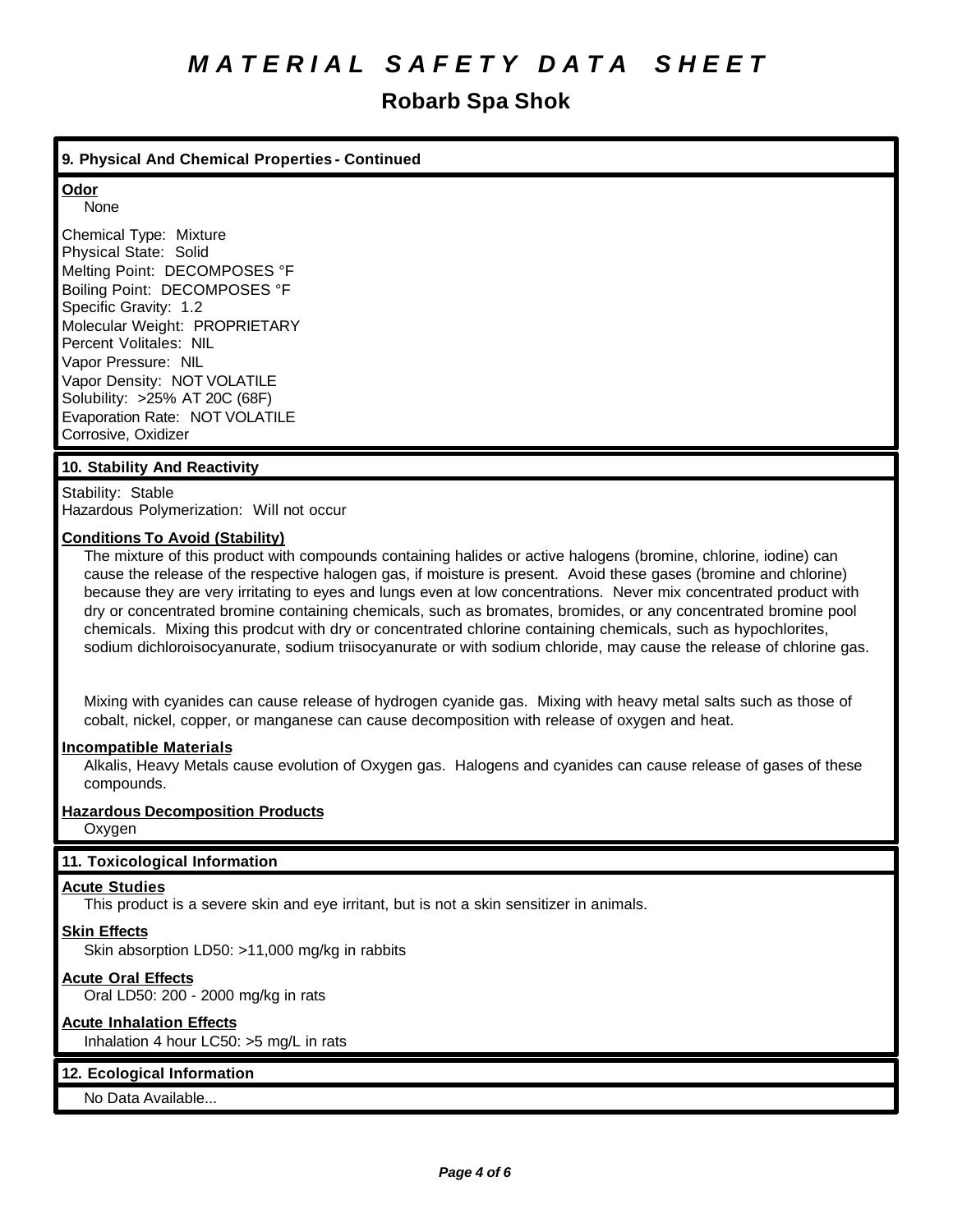# **Robarb Spa Shok**

| 12. Ecological Information - Continued                                                                                                                                                                       |  |  |  |
|--------------------------------------------------------------------------------------------------------------------------------------------------------------------------------------------------------------|--|--|--|
| <b>Acute Toxicity - Fish And Invertebrates</b><br>96 hour LC50 - Rainbow trout: 53 mg/L<br>48 hour EC 50 - Daphnia magna: 3.5 mg/L                                                                           |  |  |  |
| 13. Disposal Considerations                                                                                                                                                                                  |  |  |  |
| Dispose in accordance with applicable federal, state and local government regulations.                                                                                                                       |  |  |  |
| 14. Transport Information                                                                                                                                                                                    |  |  |  |
| <b>Proper Shipping Name</b><br>CORROSIVE SOLID, ACIDIC, INORGANIC, N.O.S.<br>(Monopersulfate Compound)                                                                                                       |  |  |  |
| <b>Hazard Class</b><br>8, PGII (<=1kg Consumer Commodity ORM-D)                                                                                                                                              |  |  |  |
| <b>DOT Identification Number</b><br><b>UN3260</b>                                                                                                                                                            |  |  |  |
| <b>DOT (Pictograms)</b>                                                                                                                                                                                      |  |  |  |
| 15. Regulatory Information                                                                                                                                                                                   |  |  |  |
| <b>SARA Hazard Classes</b>                                                                                                                                                                                   |  |  |  |
| <b>Acute Health Hazard</b>                                                                                                                                                                                   |  |  |  |
| <b>Canadian Regulatory Information</b><br>Class D, Div 2b - Toxic Material. Skin or Eye Irritant<br>Class E - Corrosive Material<br>Class C - Oxidizing Material                                             |  |  |  |
| <b>WHMIS - Canada (Pictograms)</b>                                                                                                                                                                           |  |  |  |
|                                                                                                                                                                                                              |  |  |  |
| <b>NFPA</b><br><b>HMIS</b>                                                                                                                                                                                   |  |  |  |
| 3 <br><b>HEALTH</b>                                                                                                                                                                                          |  |  |  |
| $\bf{0}$<br><b>FLAMMABILITY</b><br>$\mathbf 0$                                                                                                                                                               |  |  |  |
| $\overline{1}$<br><b>REACTIVITY</b><br>$\mathbf 1$                                                                                                                                                           |  |  |  |
| E<br><b>PERSONAL</b><br><b>PROTECTION</b>                                                                                                                                                                    |  |  |  |
| 16. Other Information                                                                                                                                                                                        |  |  |  |
| <b>Revision/Preparer Information</b>                                                                                                                                                                         |  |  |  |
| <b>MSDS Preparer: JHW</b>                                                                                                                                                                                    |  |  |  |
| <b>Disclaimer</b>                                                                                                                                                                                            |  |  |  |
| Although reasonable care has been taken in the preparation of this document, we extend no warranties<br>and make no representations as to the accuracy or completeness of the information contained therein, |  |  |  |